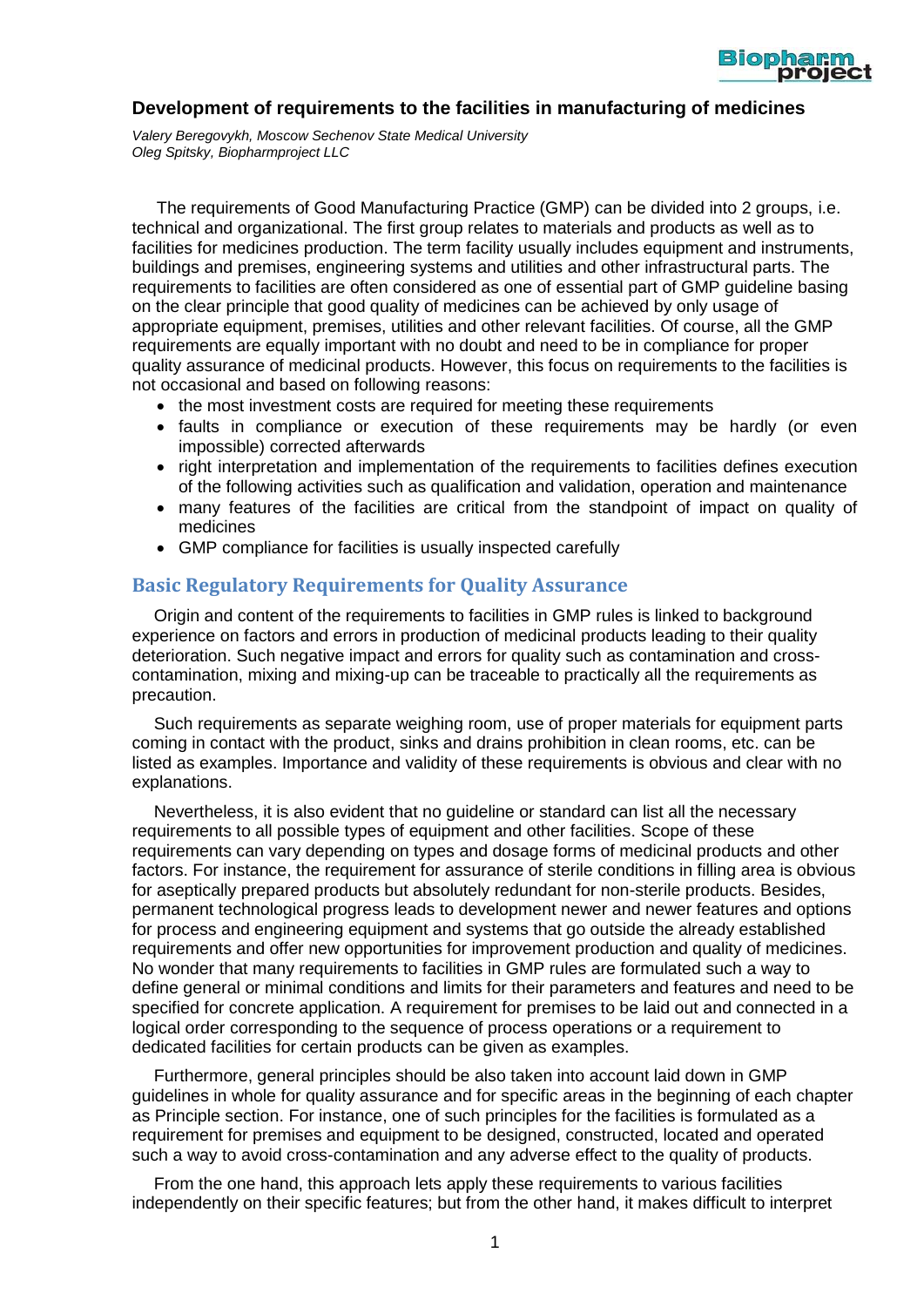

them adequately and define whether a GMP requirement should be applied to a specific facility in specific case.

Thus, the above mentioned GMP requirements to facilities can be considered as Basic concept of Quality Assurance of medicines that contains mandatory minimal requirements. It makes GMP rules multi-purpose and more comprehensive but needs simultaneously additional tools and methods for more detailed assessment of the requirements criticality and way for their practical application. The above mentioned filling area for sterile preparation can be illustrative as sample as proper environmental condition in the area is realized many different ways such as:

- open laminar flow A grade in B grade room
- restricted access barrier system (RABS)
- full containment of the area from environment

Cost and complexity level of these solutions differ significantly and an optimal choice should be defined first of all by intended use of the medicine and pertinent requirements to its quality level. It means a tool is necessary to connect technical requirements with intended quality of product. The approach based on quality risk analysis and assessment was identified for many years ago in GMP guidelines as the tool for criticality estimation. This approach was laid down more detailed in the ICH Q6 document Quality Risk Management that is included into Part III of European GMP Guideline now.

Another serious gap of the Basic concept is no link between GMP and engineering requirements that are essential part for any facilities by default. Such requirements embrace design, construction, safe and effective operation, maintenance, and others. Although the engineering requirements are out of scope of GMP rules their identification, compliance with GMP requirements and application can be of the same importance for quality assurance of medicines. They are also essential for safety, health and environment protection.

These two issues demonstrate that the basic concept needed to be extended and developed for its application in practice.

## **Extended concept of Commissioning and Qualification**

Pharmaceutical manufacturers and their associations made significant contribution to the development of requirements to facilities. First line International Society of Pharmaceutical Engineering (ISPE) can be mentioned as it published the Basic Guide for Commissioning and Qualification in 2001 [\[2\]](#page-8-0). This Guide offers tools and methods for engineering systems classification depending on their impact on product quality. On the basis of this classification requirements are established and necessary activities in commissioning and qualification are defined for assessment of compliance with engineering and regulatory requirements. The Guide sets out extended concept of requirements to engineering systems embracing all the facilities used in production of medicines; that is why it is widely used in the pharmaceutical manufacture until now.

The main components of this concept are approach to criticality identification for systems based on the impact assessment on quality of medicines, and application of GEP and/or GMP principles depending on the result of the impact assessment. Further important tools of engineering management are described in the guide supporting proper execution of engineering and regulatory requirements, particularly these are:

- preparation of user requirements specification (URS) for the facilities
- execution of engineering and extended design reviews
- planning, execution and documentation of activities on equipment commissioning including FAT and SAT
- description of qualification steps (IQ/OQ/PQ) for critical systems having direct impact on quality.

Identification of available engineering systems and definition of boundaries between them is the first step of the impact assessment. This is an important phase as all engineering systems are embraced in this approach and these systems are often close connected to one another.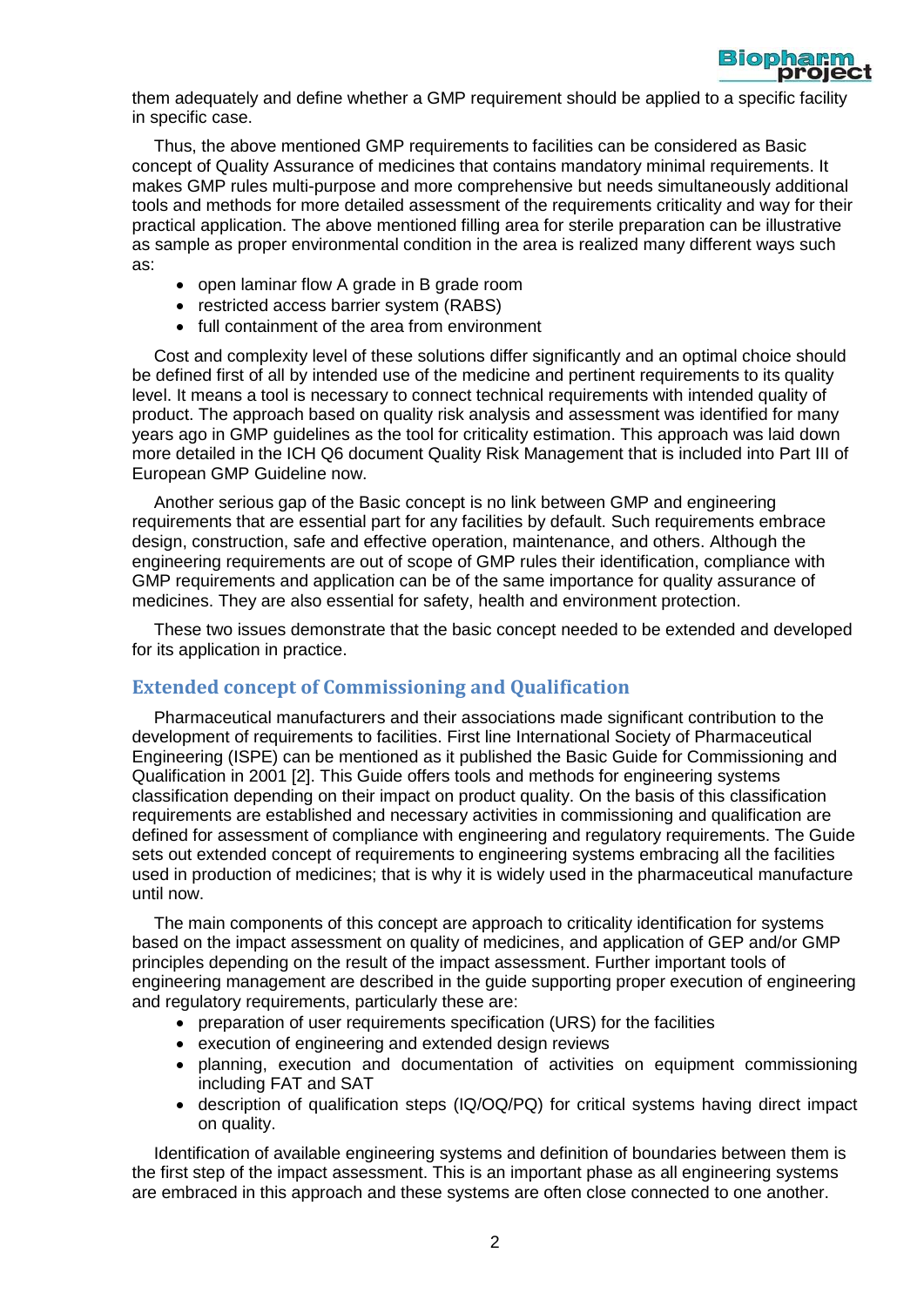

Then, impact criteria for each system are checked, the criticality is defined and the reason is documented (see Figure 1).



Figure 1: System Impact Assessment Process Overview [\[2\]](#page-8-0)

Following criteria are listed in ISPE guide for identification of direct impact on quality:

- The system has direct contact with the product
- The system provides an excipient, or produces an ingredient or solvent (e.g. water for injection)
- The system is used in cleaning or sterilizing e.g. clean steam
- The system preserves product status (e.g. Nitrogen)
- The system produces data which is used to accept or reject product (e.g. Electronic Batch Record System, or critical process parameter chart recorder)
- The system is a process control system (e.g. PLC) that may affect product quality and there is no system for independent verification of control system performance in place

For complex direct impact systems an evaluation of criticality of the components may be used, for inclusion of the critical components to qualification scope of the system. The systems and components are divided into groups on the basis of this evaluation. Depending on classification results GEP and/or GMP tools are applied to the systems from different groups as shown on the Figure 2.

Therefore, requirements in the extended concept are established for all engineering systems at the facility on the basis of GEP tools, and for some systems special regulatory requirements (GMP) are added reasoning from their impact assessment on product quality. These requirements should be listed in user requirements specification (URS). Execution of the requirements is checked during extended design review and then, in course of commissioning and qualification of the system.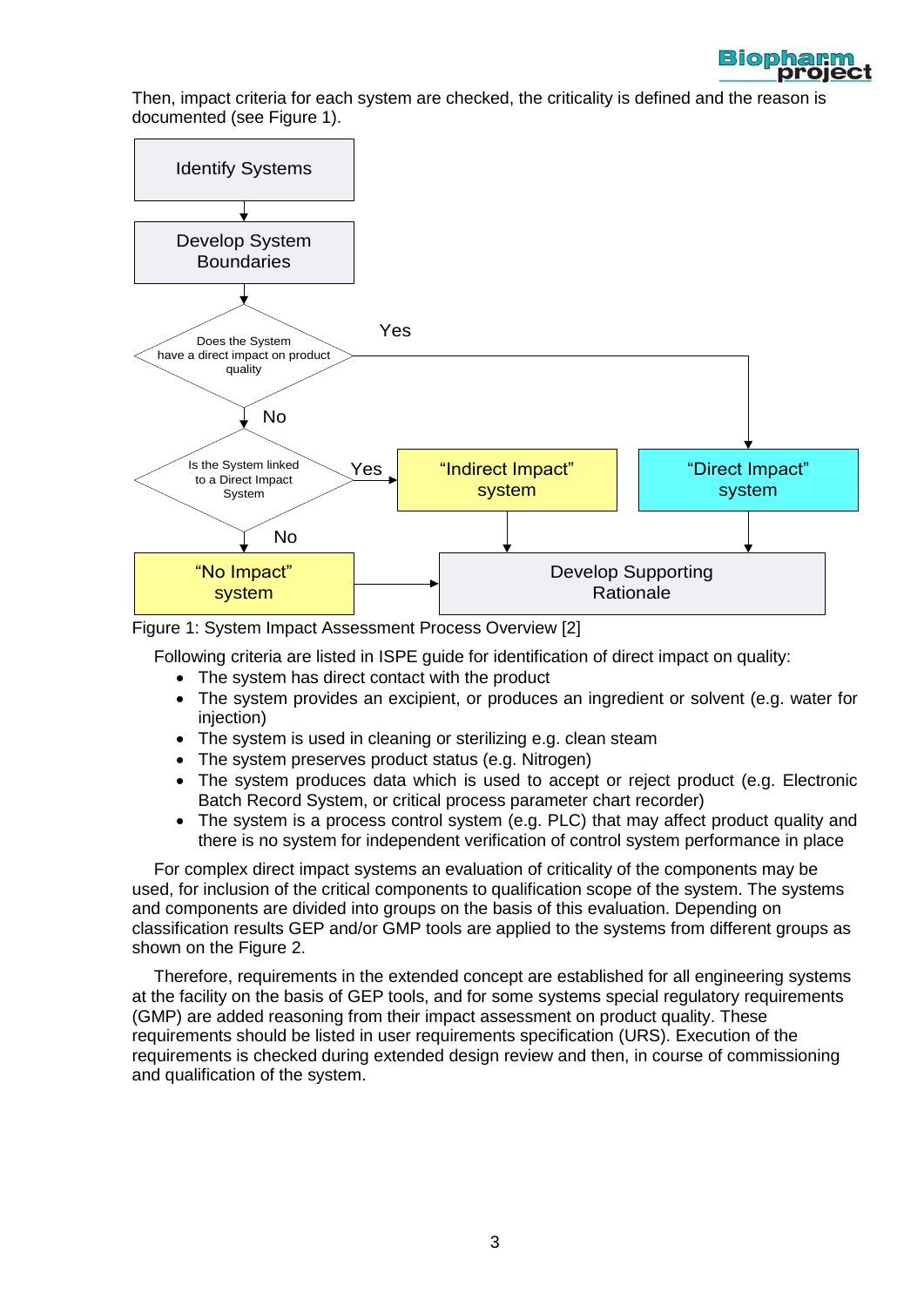

Figure 2: System classification from quality impact

Nevertheless, in spite of considerable progress in the development of requirements the extended concept could not avoid disadvantages complicating and making difficult its application in practice. An uncertainty in system classification may be considered as main shortcoming of this concept. The reason is that impact assessment criteria are based on common experience similar to basic concept. Thus, they are subjective and limited, and link between the systems and product quality is mediate. In practice this leads to displacement of the focus to regulatory requirements; overstating the requirements, scope and documentation volume on qualification; complication planning and execution of engineering procedures and their interrelation to regulatory activities. The concept also does not take into account supplier' experience and competence level which can be used more effective.

## **Complex Lifecycle concept**

Ongoing development of requirements to facilities led to new modern concepts based on:

- consideration of requirements and activities within the facility lifecycle
- identification of their direct links to product quality and intended use on the scientific knowledge and understanding of the process
- taking into account factors and risks affecting the quality.

ASTM E 2500 standard presents this approach where the term 'manufacturing systems' is used for facilities. This standard considers regulatory requirements as a part of general requirements for the manufacturing systems. Both regulatory and engineering requirements are based on knowledge of products and processes for that they are intended (see Figure 3). This approach makes an essential difference between the new concept and other mentioned ones as it makes possible to identify direct link between the parameters of product quality and requirements to the manufacturing system used for the production.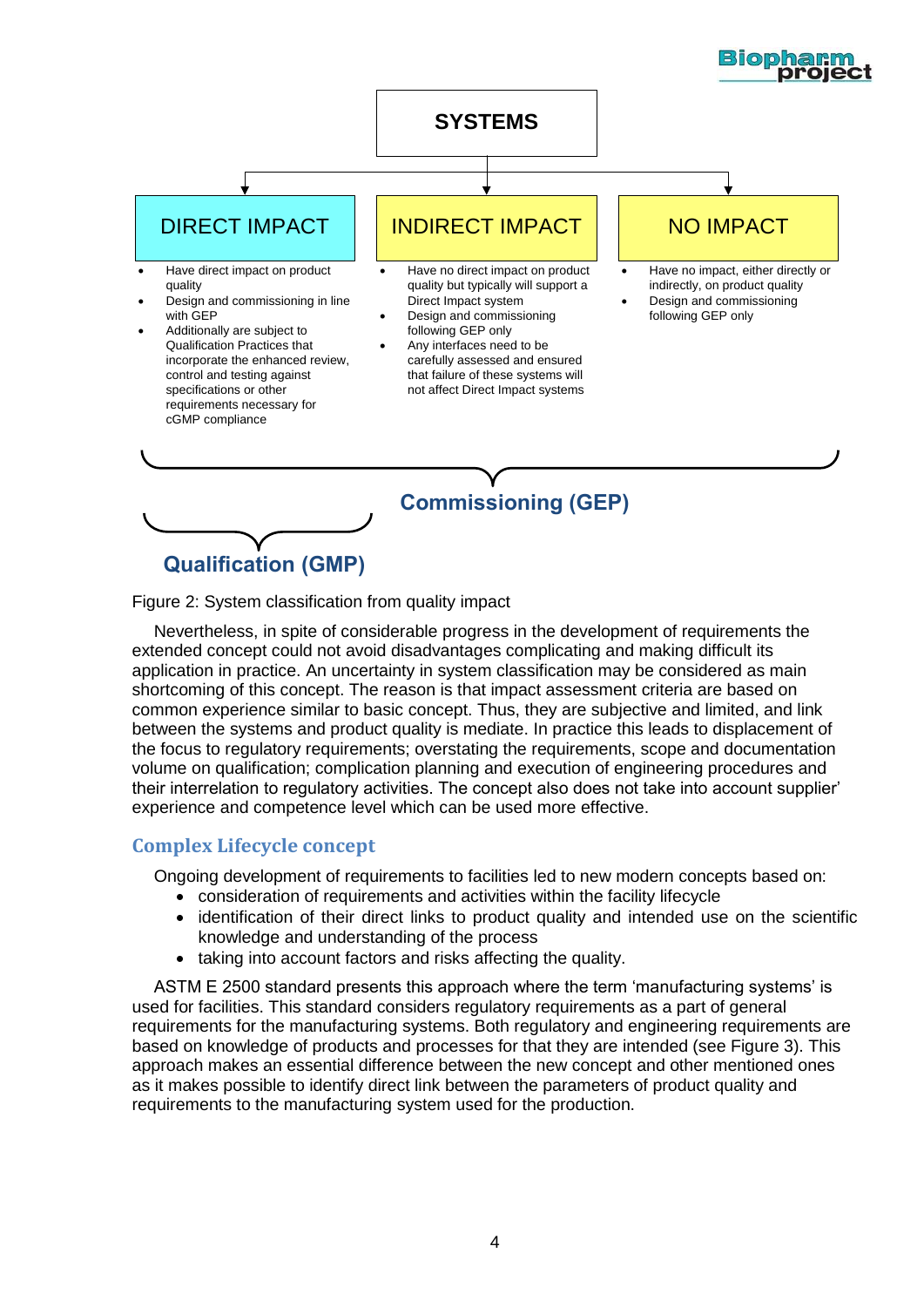

![](_page_4_Figure_1.jpeg)

Besides, this concept matches a modern approach Quality by Design (QbD) that establishes quality already on the initial life cycle phase of research and development of medicines. According to QbD the quality should be based on knowledge of product and process by definition of Critical Quality Attributes (CQA) and Critical Process Parameters (CPP) and establishment Control Strategy. The QbD concept is based on ICH Q8 Pharmaceutical Development [4] and targeted to ensure efficient and manageable process in order to obtain proper quality of the product. Similarly, the ASTM E2500 concept is also targeted to design and construction a manufacturing system that provides efficient process management and proper product quality. Obviously, these tasks are interrelated and the only difference is the form of the outcome: material form, if we speak about the manufacturing system, and non-material, if we speak about the production process (Figure 4). In this case we can say the manufacturing system and corresponding production process are adequate as well as the requirements established for them. For instance, the requirement to ensure control of the production process can be realized through determination and implementation of proper requirements to the process equipment, such as in-line detectors and/or a control system for the equipment operating parameters that control the production process.

![](_page_4_Figure_3.jpeg)

Figure 4: Interrelation of the requirements to manufacturing system and process

So, the **complex concept** outlined in ASTM E2500 includes the ideas of the basic and detailed concept, such as compliance with regulatory requirements, quality risk assessment, utilization of good engineering practice as a basis for all manufacturing systems, change control system, design review. Herewith it represents a totally new level because of the following reasons:

- considering the manufacturing system within its life cycle
- determination of requirements to manufacturing systems basing on the product and process knowledge taking into account regulatory requirements and the Client's (User) requirements;
- manufacturing system approach similar to QbD approach in product and process development;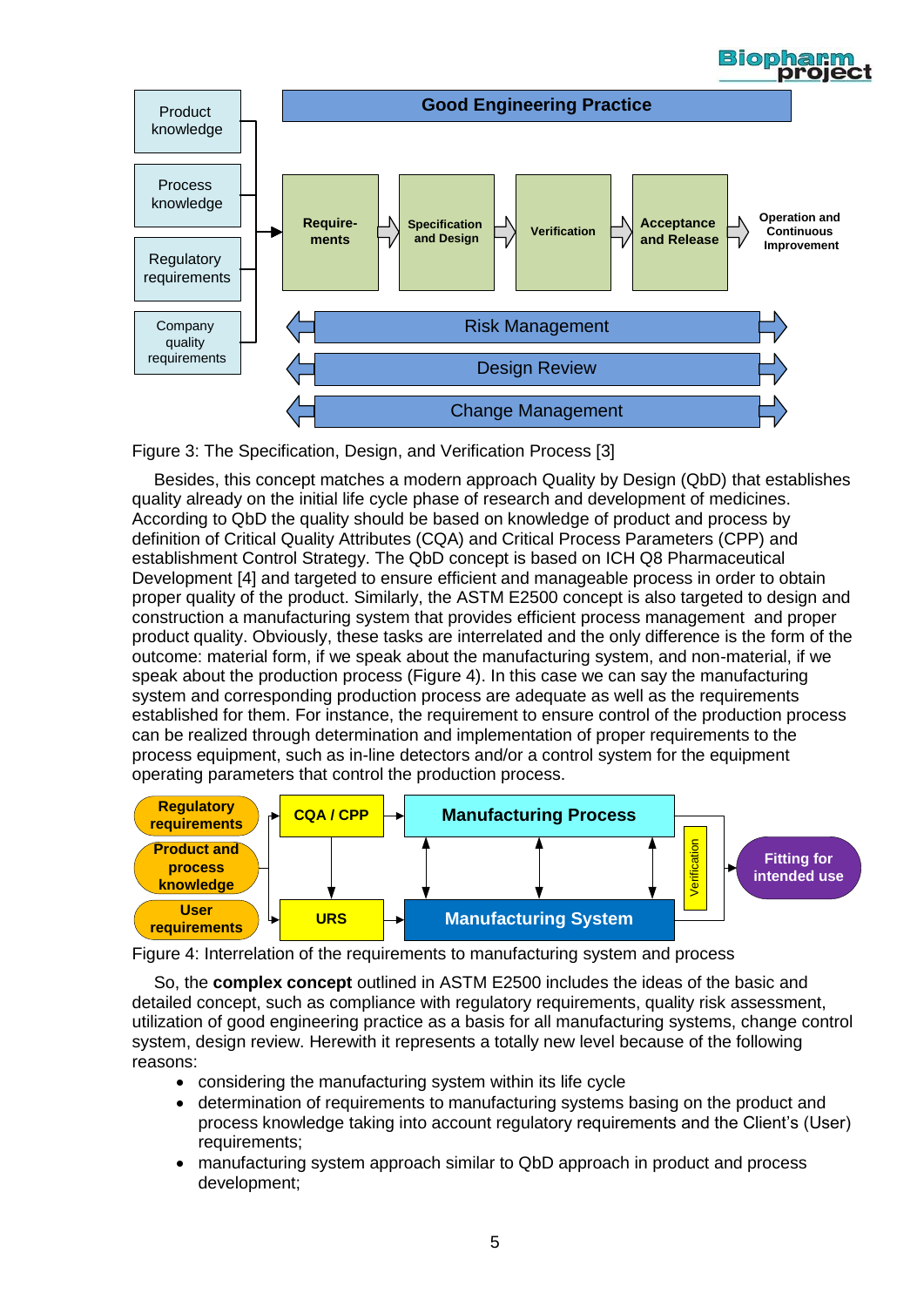![](_page_5_Picture_0.jpeg)

• refocusing from verification requirement compliance (commissioning and qualification) to the initial phase of determination and formulation of requirements to manufacturing system.

In addition, this concept includes new principles that develop and supplement the previous principles:

- management and participation in all critical activities at different steps of the manufacturing system life cycle by subject matter experts (SME)
- verification of established requirements in order to confirm compliance of manufacturing system with its intended use without specific tests simulating its operation;
- usage of suppliers' documentation for verification;
- continuous improvement of manufacturing systems.

These concepts guarantee predefined efficiency, reliability and predictability of manufacturing system operation and, correspondingly, ensure reliability and manageability of process executed with their help. This results in a more stable functioning of systems and consistent product quality. Moreover, the complex concept includes redistribution of costs and resources by their focusing on more critical manufacturing systems and gives a possibility to use the already available suppliers' information about the systems for requirement verification. This provides cost savings during the system life cycle.

# **Comparative concepts analysis**

Particularities and differences of the reviewed concepts are shown in the table below.

| <b>Concept</b>                                              | <b>Basic</b>                                 | <b>Extended</b>                                                          | <b>Complex</b>                                                                                                   |
|-------------------------------------------------------------|----------------------------------------------|--------------------------------------------------------------------------|------------------------------------------------------------------------------------------------------------------|
| <b>Document</b>                                             | <b>GMP Guideline</b>                         | ISPE Guide [2]                                                           | ASTM E2500 standard [3]                                                                                          |
| <b>Requirements</b><br>scope                                | <b>Regulatory (GMP)</b>                      | Engineering and regulatory                                               | Critical for product quality and<br>patient safety                                                               |
| <b>Systems</b>                                              | Critical for product<br>quality              | All engineering systems in<br>production                                 | Pharmaceutical and<br>biopharmaceutical manufacturing<br>systems affecting product quality<br>and patient safety |
| Source of<br>requirements                                   | Accumulated<br>experience from<br>production | <b>Engineering experience</b>                                            | Product and process knowledge<br><b>Regulatory requirements</b><br>Client's requirements                         |
| <b>Methods for</b><br>assessment of<br>requirements         | <b>Quality risk analysis</b>                 | Impact assessment on<br>product quality; Project risk<br>analysis        | Quality risk management; QbD;<br>GEP; SME (Subject Matter<br>Experts)                                            |
| <b>Statement of</b><br>requirements                         | Not described                                | User requirements<br>specification (URS)                                 | Specification of manufacturing<br>systems (URS)                                                                  |
| <b>Verification of</b><br>design compliance                 | Design qualification<br>(DQ)                 | Enhanced design review<br>(EDR)                                          | Specification and design reviews;<br>supplier qualification                                                      |
| <b>Verification of</b><br>system fitting to<br>intended use | Qualification<br>(IQ/OQ/PQ)                  | Commissioning (FAT/SAT)<br>and Qualification (IQ/OQ)                     | Verification                                                                                                     |
| <b>Execution</b>                                            | Not described                                | Maintenance service; Quality Project approach;<br>unit; Project approach | <b>SMEs participation</b>                                                                                        |

As we can see in the table, the differences of the described concepts refer not only to the identification of requirements, but also to all other activities regarding manufacturing systems. Besides, a life cycle approach to the manufacturing systems leads to convergence and merging of various requirements and methods. So, for example, the basic concept includes the requirements only for the critical facilities affecting the quality. The extended concept covers all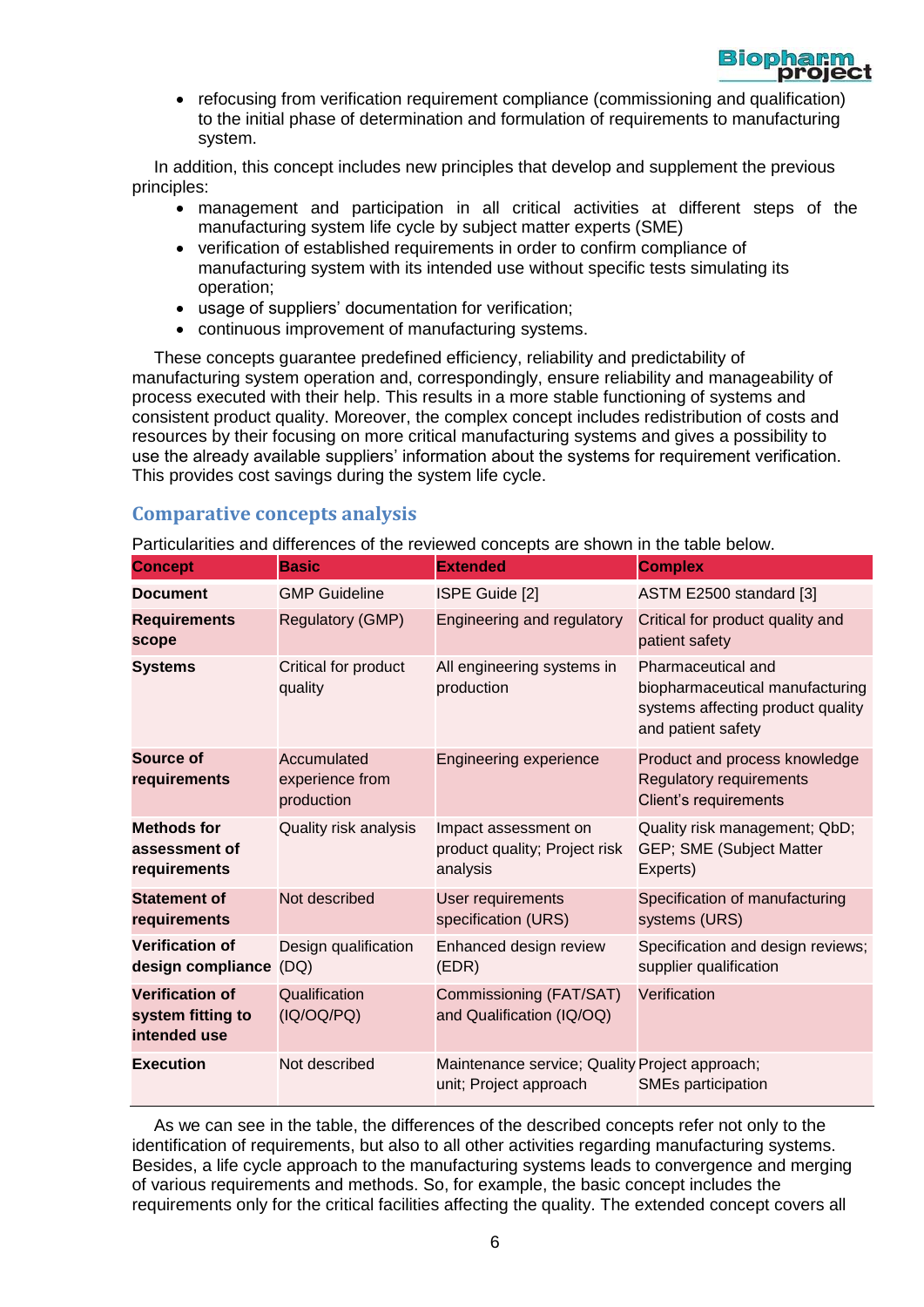![](_page_6_Picture_0.jpeg)

engineering systems but uses for the engineering and regulatory approaches different terminology, measures, documents, tests, i.e. commissioning and qualification plans, protocols and reports; commissioning plan and validation plan; engineering change management and quality change management, etc. The complex concept uses the same approach for all manufacturing systems. However, the scope and content of the measures will depend on the system purpose and criticality.

Analyzing the development of requirements from the basic concept to the complex concept allows us to systematize the approaches to the facilities for production of medicines and use the results of this analysis to find the optimal approach depending on the company purposes.

In addition, the comparison of various facilities requirement concepts allows us to better understanding the activities related to manufacturing systems during their life cycle. For instance, the difference between the equipment and processes tests and checks in basic concept called "qualification" and "validation" and requirement for "verification" in the complex concept as described in ASTM E2500 [3] and FDA guidelines on process validation [5]. Sometimes these terms are mixed and used as synonyms that can be freely applied to identify the same activities or completely replaced by a unified term, for example "attestation", "tests", etc. However, there is a principle difference between the terms "validation" and "verification" and this principle is based on different levels of manufacturing system knowledge and understanding.

ISO 9001 [7] provides a requirement to process validation, that validation should be carried out only for specific processes that cannot be verified. Comparison of terms "validation" and "verification" in ISO 9000 [6] does not provide a clear understanding because the difference is only in several words:

"3.8.4 verification: Confirmation by providing objective evidence (3.8.1) that the *established requirements* (3.1.2) have been fulfilled"

"3.8.5 validation: Confirmation by providing objective evidence (3.8.1) that the *requirements* (3.1.2) *dedicated for certain use* have been fulfilled"

The comparison of the "basic" and "complex" concepts helps to understand why a validation of processes and equipment (called "qualification") is required in the first case, and why it can be replaced by verification in the second case, as well as the difference between these two terms.

As it was above mentioned the basic concept requirements to facilities are "prescriptive" based on the previous experience and defined only in general or as restrictions. They determine a limited range of required parameters and features of the facility that define only its application frames. This set of requirements cannot guarantee the facility compliance with its intended use, i.e. consistent product quality. In this case, the equipment and the process can be interpreted as a "black box", which outcome cannot be guaranteed based only on the established requirements. This means that a simple check that the equipment is compliant with the established requirements (verification) in order to confirm its utilization according to its intended use is not sufficient and process validation is needed, including simulation tests during intended application of the facility (Figure 5). This means a well-known process run involving the equipment operation, where incoming and outgoing attributes and parameters are checked related to raw materials, products and the process including "worst case" tests.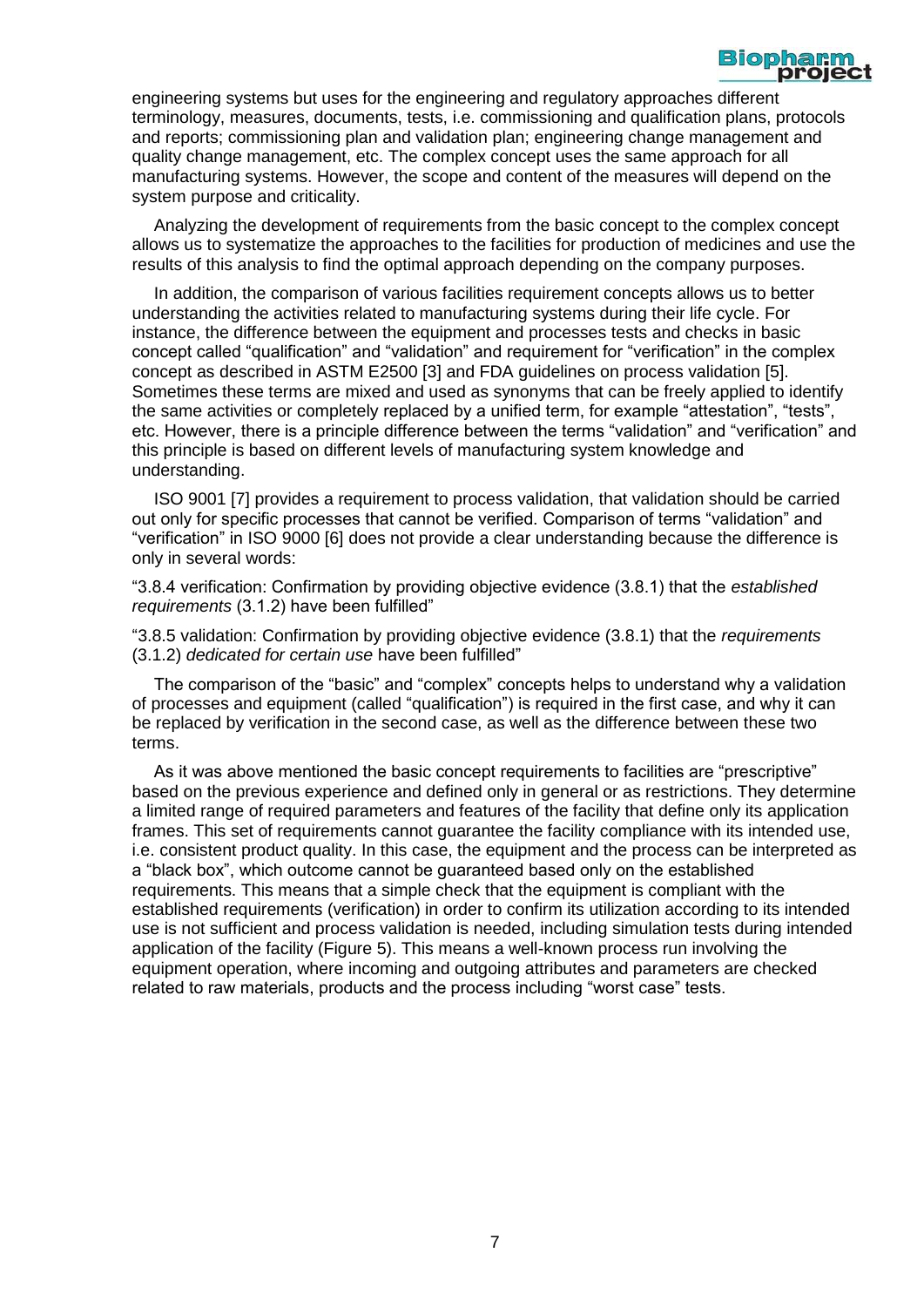![](_page_7_Figure_0.jpeg)

Figure 5. Validation of manufacturing system confirming its intended use

Unlike the basic concept, the complex concept presumes that there will be established a full set of requirements to manufacturing system prior to the design development process, which are determined basing on the product quality attributes, process parameters and include existing regulatory requirements and Client's specific requirements. This set of requirements should be sufficient to determine certain usage of the manufacturing system and identify its "behavior" in the process. It increases "transparency" of the manufacturing system operation and predictability of its outcome (it is not a "black box" any more), when it is possible to say that compliance with the established requirements already guarantees its fitting to intended use and results to desired product quality level. That is why compliance of the manufacturing system does not have to be confirmed through tests with process simulation (validation), but it can be done by only checking compliance with the defined requirements to the system, i.e. verification (Figure 6).

![](_page_7_Figure_3.jpeg)

Figure 6. Verification of manufacturing system confirming compliance with established requirements

Therefore, the transition from validation to verification in this case is justified by the increased controllability of the system and process, which is based on the better knowledge and understanding of the product and the process reflected in the requirements to the corresponding production process. This approach provides high reliability and consistency of the equipment operation and process execution and guarantees a certain quality of the product. Verification is supported by collection and processing of statistical data needed for evaluation of tendencies during the life cycle of the manufacturing system and process.

Knowledge and understanding of various levels of requirements to the facilities, their origination and development provides a justified approach to execution of tasks and activities related to the facilities in QA system. Herewith, we should understand that only basic concept requirements, listed in GMP guideline, are mandatory and their fulfillment should be traceable for all critical facilities. However, the optimal internal facilities control system can be provided through various approaches and tools from above mentioned concepts, particularly for organization and execution of the following tasks:

- evaluation and classification of the facilities depending on their impact on product quality;
- development of quality risk mitigation measures to acceptable level through the facilities;
- determination and planning of necessary activities and cost evaluation within the life cycle of manufacturing systems.